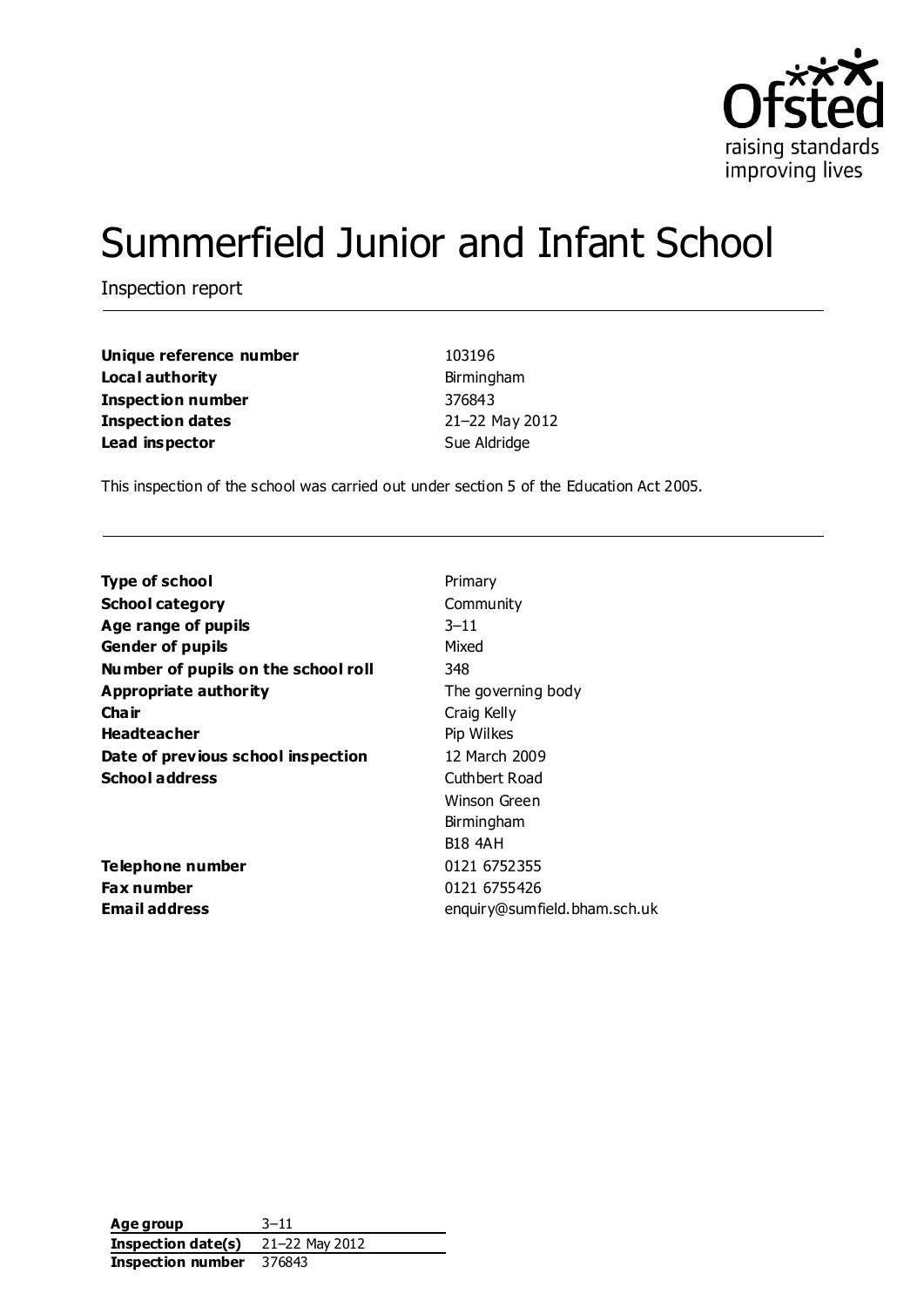

You can use Parent View to give Ofsted your opinion on your child's school. Ofsted will use the information parents and carers provide when deciding which schools to inspect and when.

You can also use Parent View to find out what other parents and carers think about schools in England. You can visit [www.parentview.ofsted.gov.uk,](http://www.parentview.ofsted.gov.uk/) or look for the link on the main Ofsted website: [www.ofsted.gov.uk](http://www.ofsted.gov.uk/)

The Office for Standards in Education, Children's Services and Skills (Ofsted) regulates and inspects to achieve excellence in the care of children and young people, and in education and skills for learners of all ages. It regulates and inspects childcare and children's social care, and inspects the Children and Family Court Advisory Support Service (Cafcass), schools, colleges, initial teacher training, work-based learning and skills training, adult and community learning, and education and training in prisons and other secure establishments. It assesses council children's services, and inspects services for looked after children, safeguarding and child protection.

Further copies of this report are obtainable from the school. Under the Education Act 2005, the school must provide a copy of this report free of charge to certain categories of people. A charge not exceeding the full cost of reproduction may be made for any other copies supplied.

If you would like a copy of this document in a different format, such as large print or Braille, please telephone 0300 123 4234, or email enquiries@ofsted.gov.uk.

You may copy all or parts of this document for non-commercial educational purposes, as long as you give details of the source and date of publication and do not alter the information in any way.

To receive regular email alerts about new publications, including survey reports and school inspection reports, please visit our website and go to 'Subscribe'.

Piccadilly Gate Store St **Manchester** M1 2WD

T: 0300 123 4234 Textphone: 0161 618 8524 E: enquiries@ofsted.gov.uk W: www.ofsted.gov.uk



© Crown copyright 2012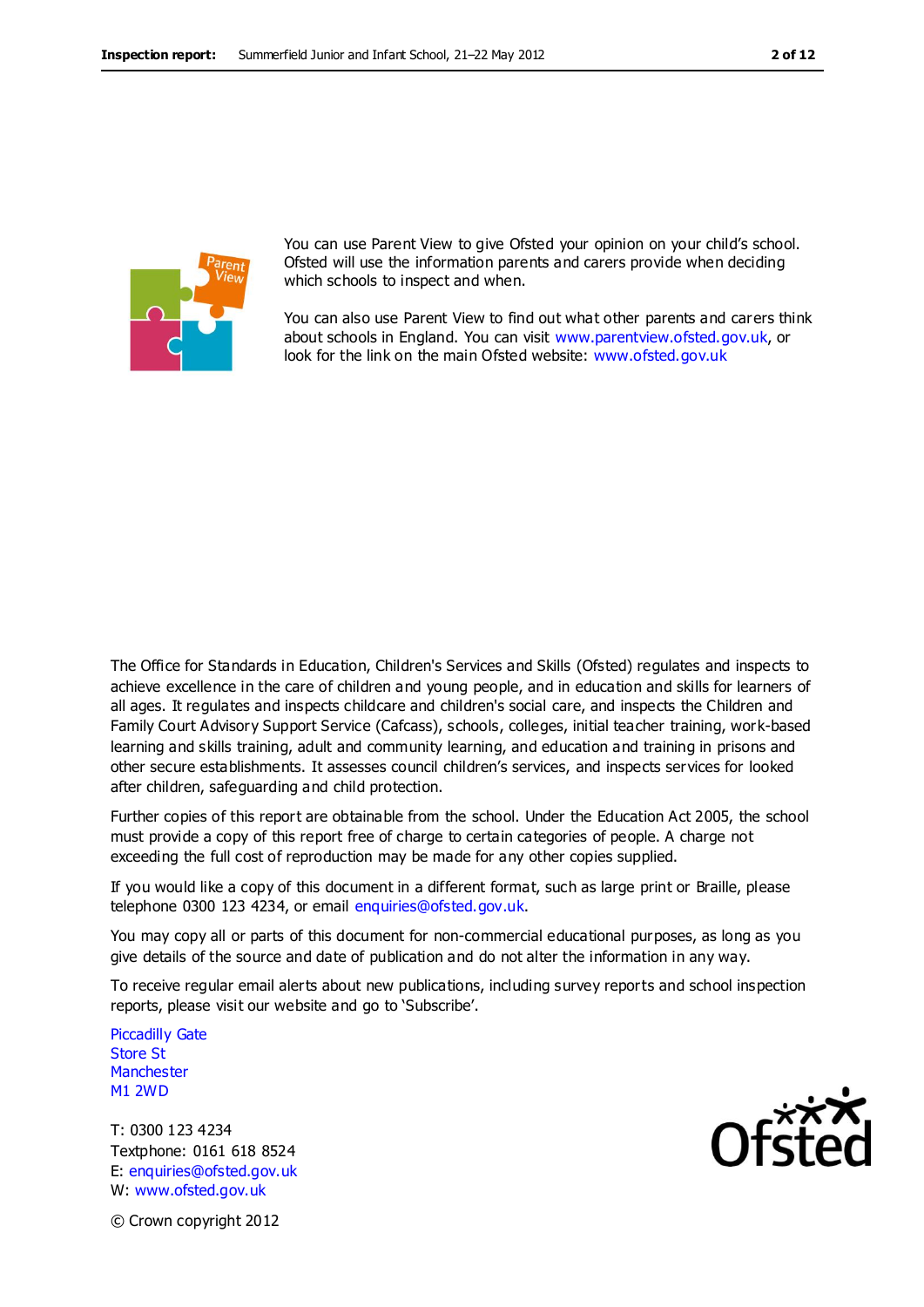### **Introduction**

| Inspection team |                             |
|-----------------|-----------------------------|
| Sue Aldridge    | <b>Additional Inspector</b> |
| John Carnaghan  | <b>Additional Inspector</b> |
| Susan Lowry     | <b>Additional Inspector</b> |

This inspection was carried out with two days' notice. Inspectors visited 23 lessons, three of which were short visits to science lessons, and spent over 11 hours observing learning. Seven of the lesson observations were joint observations with senior leaders. All but one of the teachers present were observed. Informal and formal discussions were held with pupils. Meetings were held with school leaders, a behaviour mentor and representatives of the governing body. Inspectors observed the school's work, scrutinised the data on attainment and progress, pupils' work, records and policies. Completed questionnaires from 30 parents and carers, pupils and staff were collated and analysed.

### **Information about the school**

This is a large and growing primary school close to the centre of Birmingham. It is moving from a one-and-a-half-form entry to a two-form entry school, and year groups are larger in Key Stage 1 than Key Stage 2. The large majority of pupils are from minority ethnic backgrounds. The percentage of pupils who speak English as an additional language is high; 25 languages are spoken in the school. There is an above average proportion of pupils known to be eligible for free school meals. The percentage of disabled pupils and those with special educational needs is above average. The proportion supported at school action plus or with a statement of special educational needs is average. There is a high proportion of pupils who leave or arrive at the school other than at the usual time. This has accelerated since the building was extended and, during this academic year, 58 have been admitted, mainly to the Early Years Foundation Stage and Key Stage 1. The school meets the government's current floor standard, which sets minimum expectations for pupils' attainment and progress.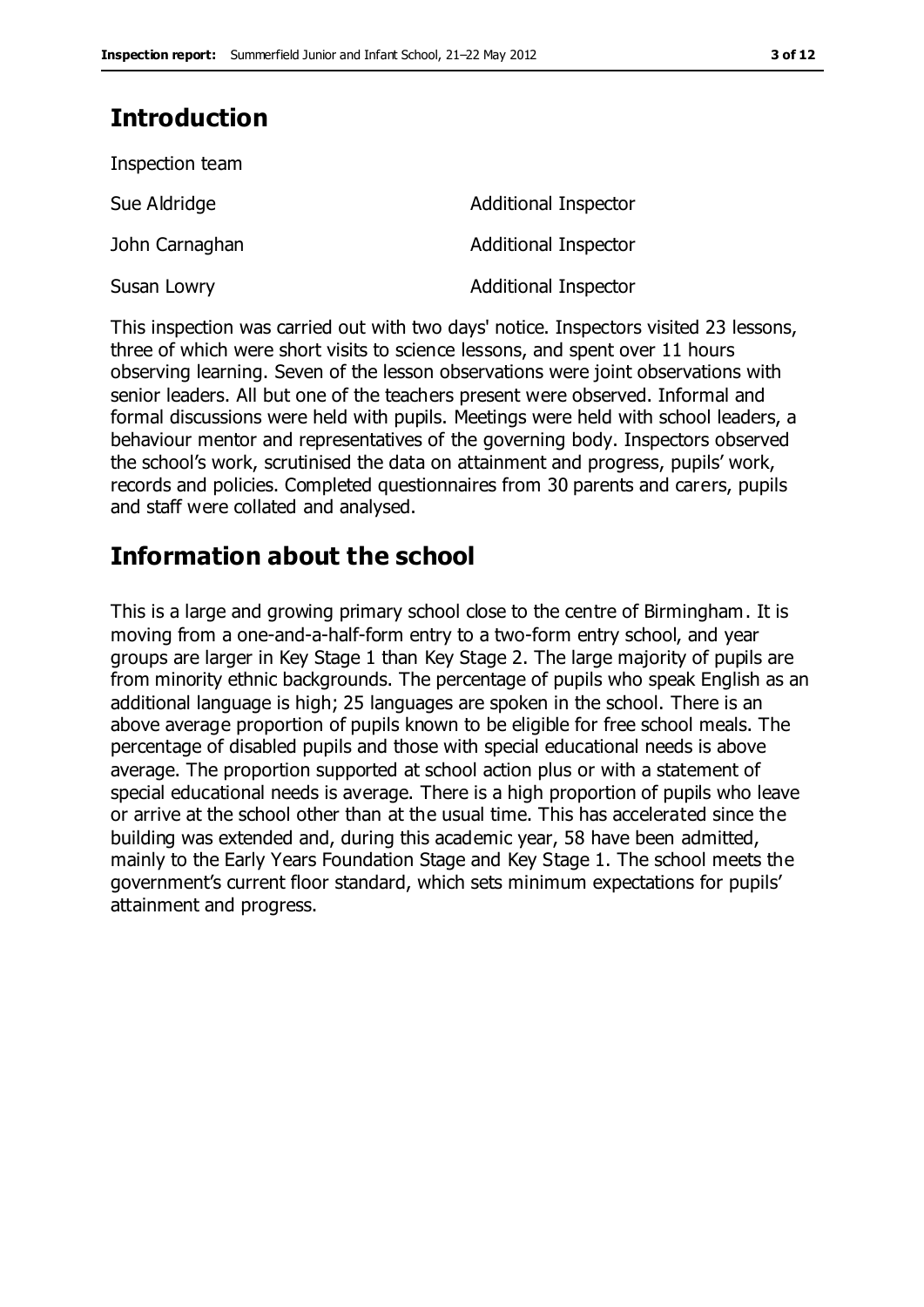### **Inspection judgements**

| <b>Overall effectiveness</b>          |  |
|---------------------------------------|--|
|                                       |  |
| <b>Achievement of pupils</b>          |  |
| <b>Quality of teaching</b>            |  |
| <b>Behaviour and safety of pupils</b> |  |
| <b>Leadership and management</b>      |  |

### **Key findings**

- The school's overall effectiveness is satisfactory. It is not a good school because the quality of teaching varies too much and so pupils' progress is uneven across the school. School leaders have identified the precise impact of the increased influx of new pupils to the school and plan to increase staffing but there is not yet a clear plan for managing this efficiently and in a sustainable way. Schools whose overall effectiveness is satisfactory may receive a monitoring visit by an Ofsted inspector before their next section 5 inspection.
- Children make satisfactory progress in the Early Years Foundation Stage. Each year, a higher proportion reaches the early learning goals. Although staff work as a team to support children's learning, not all show a good understanding of how young children learn. Outdoor learning is not always well managed to maximise the engagement of children.
- Pupils' achievement is satisfactory. Attainment is moving closer to national averages each year. Pupils make satisfactory progress overall in Years 1 to 6, but it varies. It is best in Years 3 to 6, where there is more good teaching.
- Teaching is satisfactory. Staff have good relationships with pupils, manage them well and successfully motivate them to learn. In most lessons, planning takes good account of pupils' different needs. Teachers have secure knowledge of their subjects and this helps pupils to develop steadily their skills in reading, writing and mathematics. The monitoring of teaching has been less successful in securing good pace and challenge in all lessons and in encouraging independent learning.
- Behaviour and safety are good. The school is a highly diverse and harmonious community where pupils feel quite secure. There are marked improvements for pupils who find it difficult to behave well all the time.
- Leadership and management, including performance management, are satisfactory. Staff are held to account for the progress that pupils make and feel well supported in developing their skills. Self-evaluation identifies areas of performance that are in need of improvement and training is sharply focused on the school's development priorities. However, the school does not have a means of evaluating the progress made by disabled pupils and those who have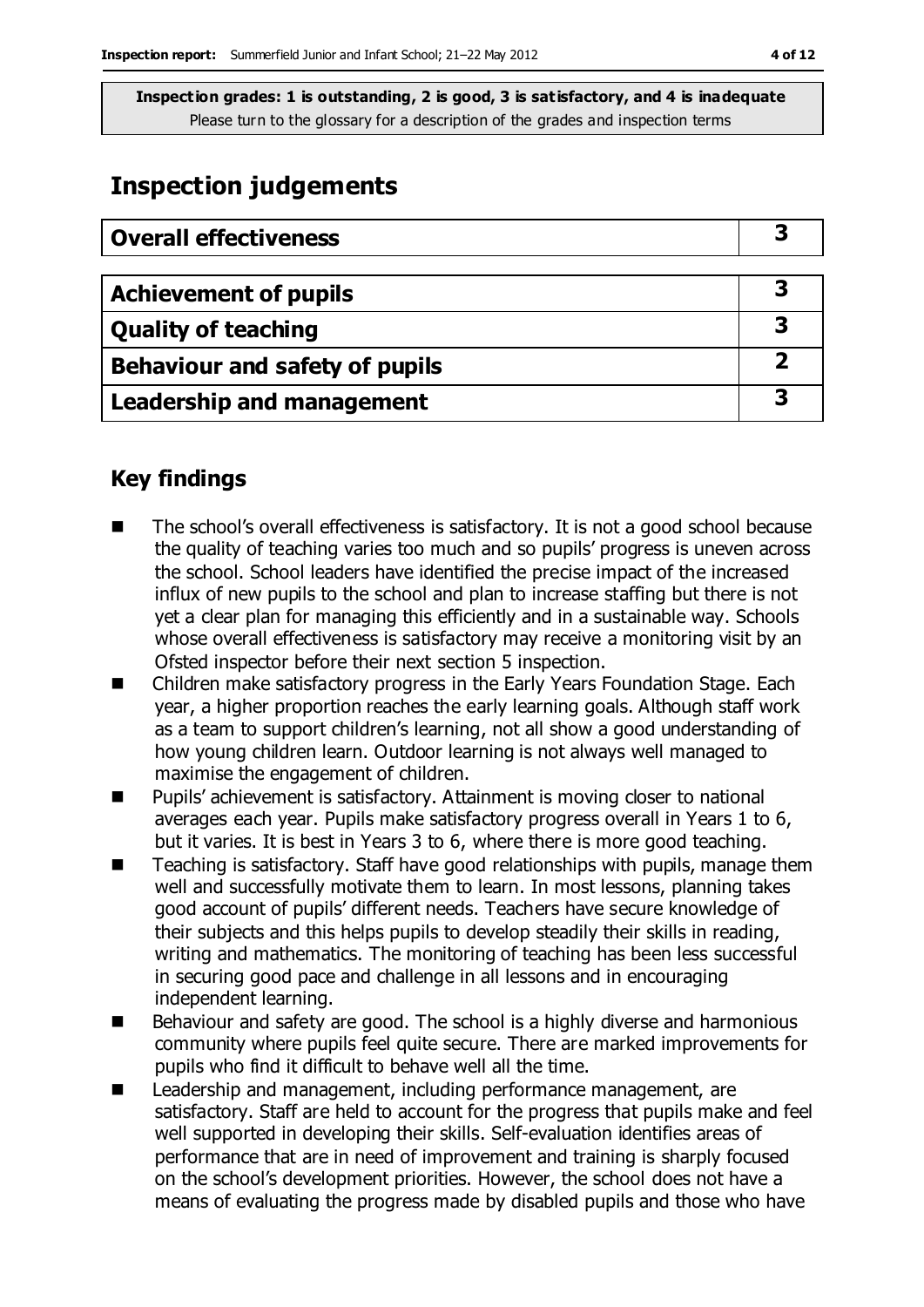special educational needs whose starting points are particularly low.

### **What does the school need to do to improve further?**

- Improve teaching so that it is consistently good across the school by ensuring that:
	- the criteria for good teaching are reviewed, teaching is monitored against  $\frac{1}{2}$ challenging criteria and monitoring records show how weaknesses are followed up
	- the pace of learning in lessons does not diminish, pupils are consistently challenged and given frequent opportunities to develop their skills as independent learners
	- ensuring that all staff in the Early Years Foundation Stage are suitably trained so that they are skilled in encouraging learning through play
	- a system is implemented for managing outdoor learning in the Early Years Foundation Stage to maximise the engagement of all children.
- Strengthen leadership and management by:
	- developing and implementing an action plan to ensure that the increasing influx of new pupils during the school year is managed in an efficient and sustainable way
	- making use of national data to evaluate the progress made by pupils whose starting points are below National Curriculum levels.

### **Main report**

### **Achievement of pupils**

Children enter the Early Years Foundation Stage with knowledge and skills much lower than those expected. Most have particularly limited language, personal and social skills. They enjoy their learning and make satisfactory progress. An increasing proportion in each of the last three years has reached the early learning goals but most do not.

Pupils enter Key Stage 1 with low levels of attainment and make satisfactory progress. Attainment has risen each year since the last inspection and the gap between the attainment of the pupils here and those nationally is narrowing. Inward mobility to the school depresses overall attainment by Year 2. Attainment in reading in Year 2 is low. Pupils' progress accelerates in Key Stage 2, where the teaching is often good in Years 5 and 6, and an increasing proportion of pupils reach expected levels by Year 6. Attainment varies considerably because of differences in cohorts of pupils. Currently, teacher assessment shows that two thirds of pupils in Year 6 are on track to reach the expected Level 4 in both English and mathematics, with a third set to reach the higher Level 5. Although attainment remains low overall, mainly because of pupils with particularly low starting points, including in reading, this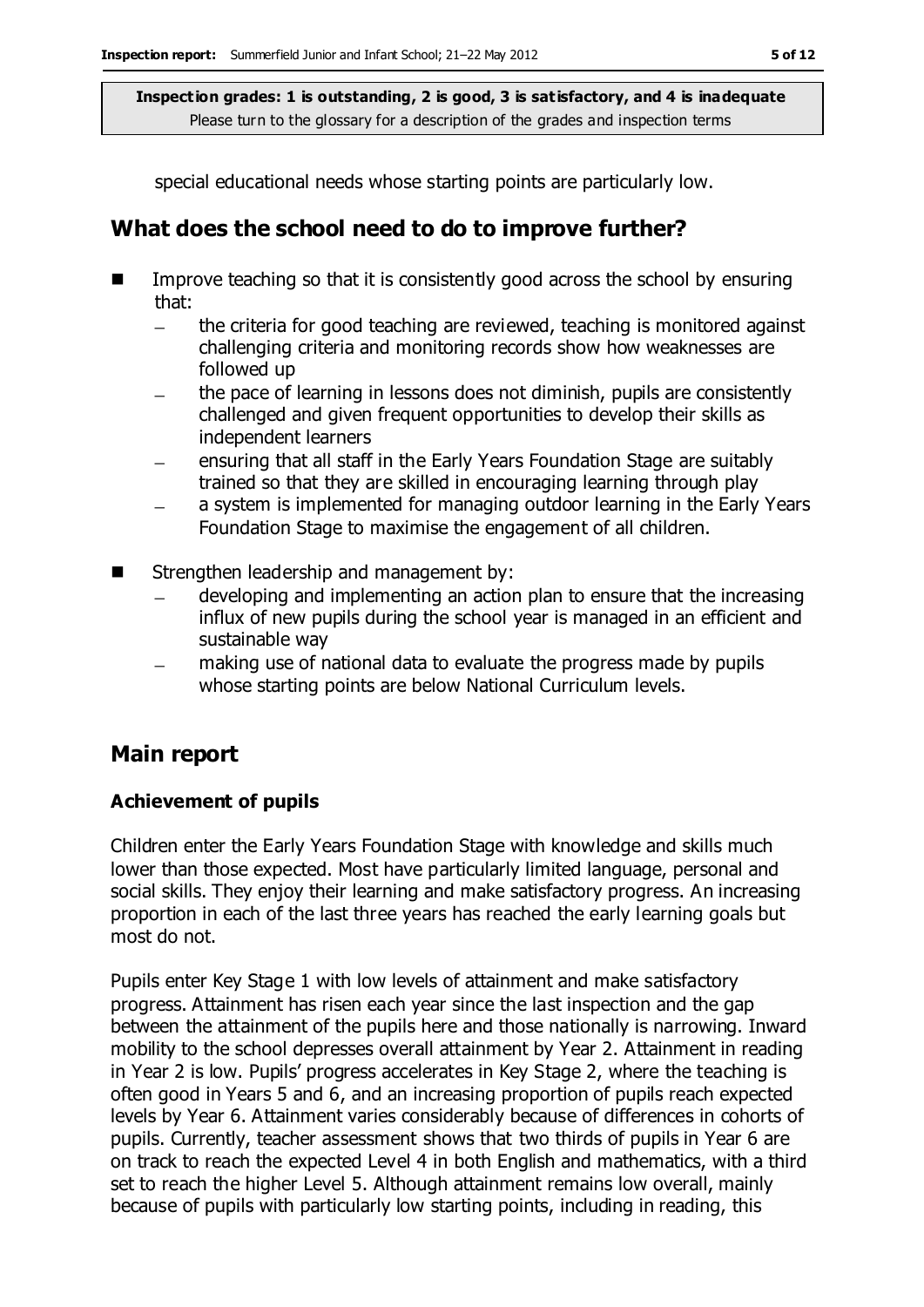represents an improvement on last year's Year 6 attainment, and the school's data shows that this group has made good gains this year.

The school's analysis shows no significant differences in the progress made by different groups of pupils. Where gaps in attainment have been identified, the school has been successful in narrowing these, such as between boys and girls in mathematics in Years 4 and 6. Improvements in English have resulted from a strong focus on writing and reading. Staff training, coupled with increased opportunities for pupils to write, including in different subjects, has helped to accelerate pupils' progress in writing. During the inspection, pupils in science lessons in Years 3 and 4 enthusiastically wrote a sequence of instructions showing how to separate a mixture including flour, rice and paper clips. The practical nature of the activity made the task enjoyable and purposeful. Pupils made use of a range of connectives such as 'next' and 'finally' in their sentences.

Although the school does not separately evaluate the progress made by disabled pupils and those who have special educational needs, inspection evidence shows that they make similar progress to others in their class. Their learning and progress are good in sessions where they have regular, individual support to improve their reading skills and boost their confidence.

Staff are skilled in teaching letters and sounds (phonics) and pupils in Key Stage 1 have secure skills in using phonics to read unfamiliar words and to spell. Pupils have positive attitudes to reading and enjoy taking books and word cards home to read to family members. Pupils in Year 6 have not had the benefit of phonics teaching in earlier years and a few find it difficult to decode unfamiliar words.

#### **Quality of teaching**

Teachers' assessments are accurate as there are robust arrangements for moderating these. In the majority of lessons, assessment information is used well to plan activities that challenge pupils of different abilities, including those with additional needs, by teaching in groups of similar ability, varying tasks, resources, support and methods of recording. Occasionally though, tasks are too easy or too difficult. Teaching assistants provide well-judged support for disabled pupils and those who have special educational needs, who grow in confidence as a result. Staff who speak minority ethnic languages enable pupils at an early stage of learning English to develop their understanding of the new language. Occasionally, teaching staff miss opportunities to encourage independent learning which, over time, leads to pupils depending on adults; this slows the pace of lessons. Currently, in the younger groups, teaching assistants are busy supporting newly arrived pupils during lessons and pupils occasionally need to wait for assistance. Similarly, the pace occasionally slows when teachers teach the class as a whole group for too long.

Skilled management of pupils means that they are engaged well most of the time. However, in the Early Years Foundation Stage, children occasionally wait too long for their turn for the most appealing activities because there is no system for ensuring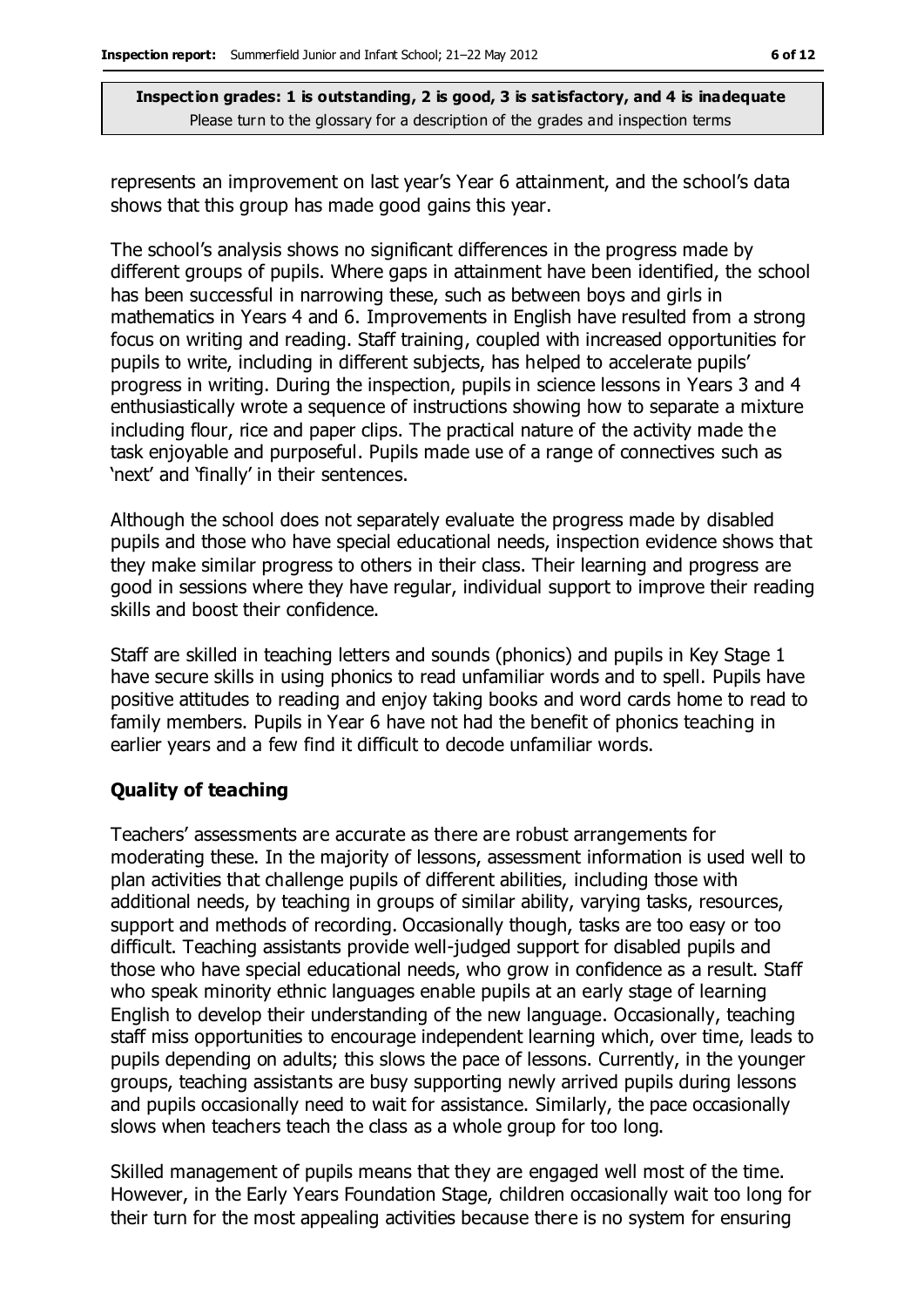that all can have a turn. Generally, the staff here are skilled in encouraging children's learning through play, but occasionally an over-formal approach is used where adults direct children in groups too much and children's engagement is patchy.

Teachers question pupils to check their understanding and adjust the emphasis of lessons accordingly. For example, in a Year 6 mathematics lesson it quickly became clear that all pupils had a good grasp of the addition methods being rehearsed as a starter activity; the teacher immediately changed her plans, moving purposefully on to the main task. Marking of pupils' books is thorough. Comments provide plenty of encouragement and a clear indication of what needs to improve. This helps to give pupils confidence as learners. In the Early Years Foundation Stage, informative records are kept showing children's progress; these are generally well annotated and supplemented by photographs.

Teaching encourages securely pupils' spiritual, moral and social development. There are opportunities for pupils to reflect on their work, to work in pairs and small groups, and adults provide good role models for pupils. Cultural differences are celebrated in the school and the mix of staff reflects well the cultural backgrounds of the pupils.

#### **Behaviour and safety of pupils**

Pupils get on well together and enjoy their time at school. The school's records show that the behaviour seen by inspectors is typical. Pupils, parents and carers agree that behaviour is good too. They are all confident that the school provides a safe learning environment. Pupils are friendly, courteous and welcoming. Instances of exclusion, bullying and racism are rare. Pupils recognise well the different types of bullying and say that there is an absence of these in the school, including name calling and cyber bullying. Rules for using the internet are well known and respected. The curriculum provides memorable opportunities for pupils to learn how to keep themselves safe at school, in the home and in the community. Visitors, such as from the fire service, add interest and enjoyment. Pupils are confident that staff will intervene successfully to defuse occasional disagreements. There are good procedures for managing pupils' behaviour. These are well known to pupils and consistently applied by staff. Additional support from a behaviour mentor enables pupils who have behavioural difficulties to make good improvements so that they are better able to learn. Attendance, previously low, is now average, and the 'early bird' club is successful in supporting those who find it difficult to be punctual each morning. Pupils have good attitudes to learning. They show interest and enthusiasm and concentrate well when tasks provide realistic challenge. Children learn to take turns and work amicably with others in the Early Years Foundation Stage. Older pupils work successfully in small groups and teams. When given the opportunity to work independently, pupils do so sensibly and conscientiously. Older pupils willingly take on responsibilities such as peer mediation.

#### **Leadership and management**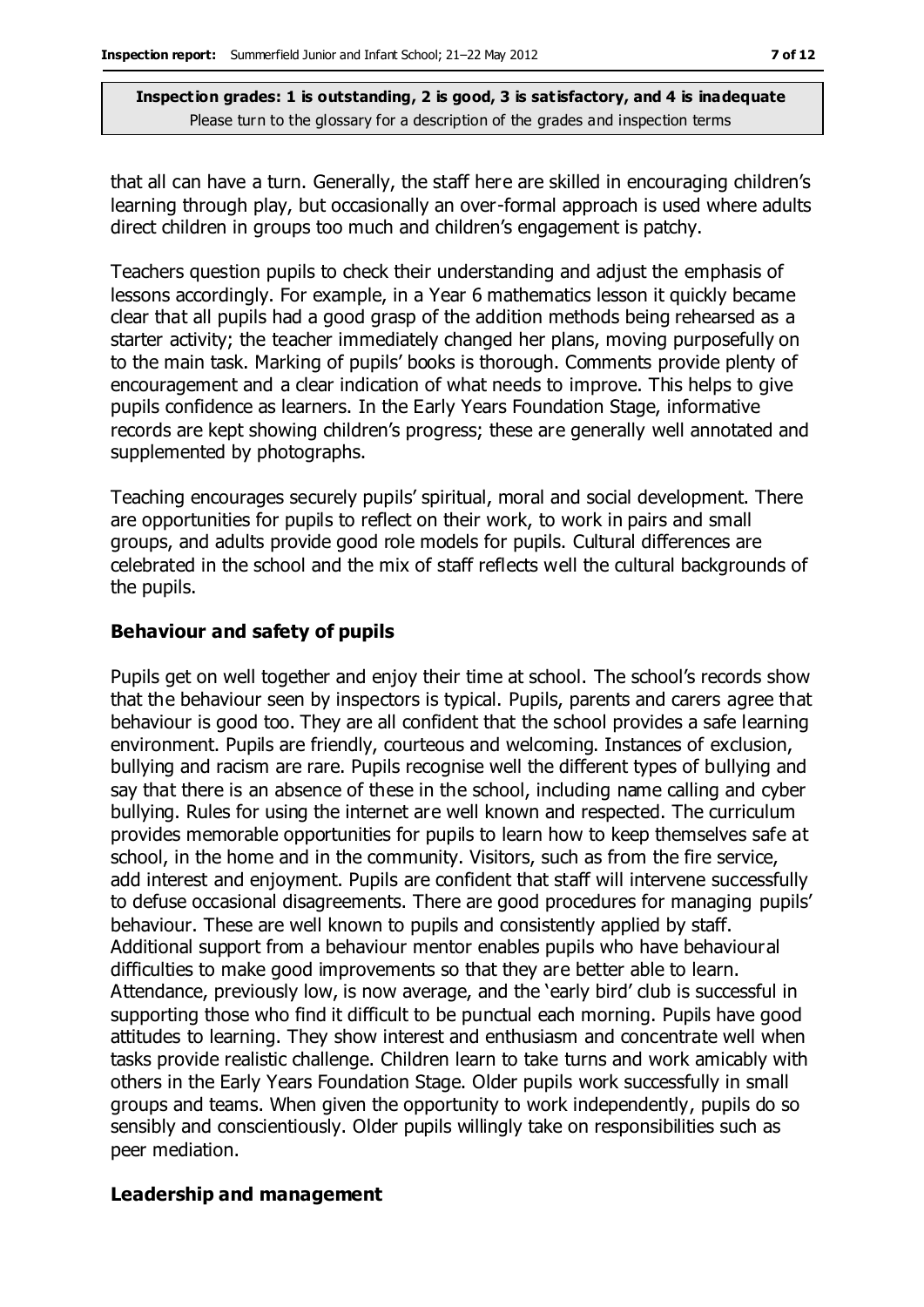There has been satisfactory improvement since the last inspection, indicating a secure capacity to improve. Leaders all play their part in checking performance, including monitoring the quality of provision and evaluating the school's effectiveness using data. They are effective in creating a learning community where relationships are harmonious, attainment is rising and staff are proud to work in the school. Parental confidence in the school is high.

Governance has improved since the last inspection although recent resignations mean that the school does not have a full complement of governors at present. Members of the governing body provide support and challenge and have been trained in interpreting data about school performance. A few visit regularly to check the provision at first-hand. The impact of increasing mobility into the school has been evaluated and there are plans to increase staffing to support new arrivals. However, leaders have not planned how to provide continued support in an efficient and sustainable way.

Targeted training and the monitoring of teaching have successfully improved teachers' practice. Staff have agreed what 'a good lesson should look like' but this does not reflect the highest expectations. Observations are not always sharply focused on specific aspects of teaching and so some inconsistencies have gone unnoticed. Records of monitoring are not always completed to show what follow-up action has been taken.

Arrangements for safeguarding pupils are secure. All staff have up-to-date training in child protection and the school's recruitment procedures reflect current legislation. Similarly, the school complies with equalities legislation, thus ensuring that no individual or group is discriminated against. All stakeholders were involved in drawing up the accessibility plan. The curriculum successfully promotes pupils' spiritual, moral, social and cultural development. Data are used effectively to identify pupils who need additional support and the provision adjusted so that it meets statutory requirements and the needs of all groups. For instance, many enrichment opportunities have been added to provide pupils with wide experiences to develop language and encourage them to write. The school draws on a wide range of external agencies to ensure that all pupils with additional needs have the support they require.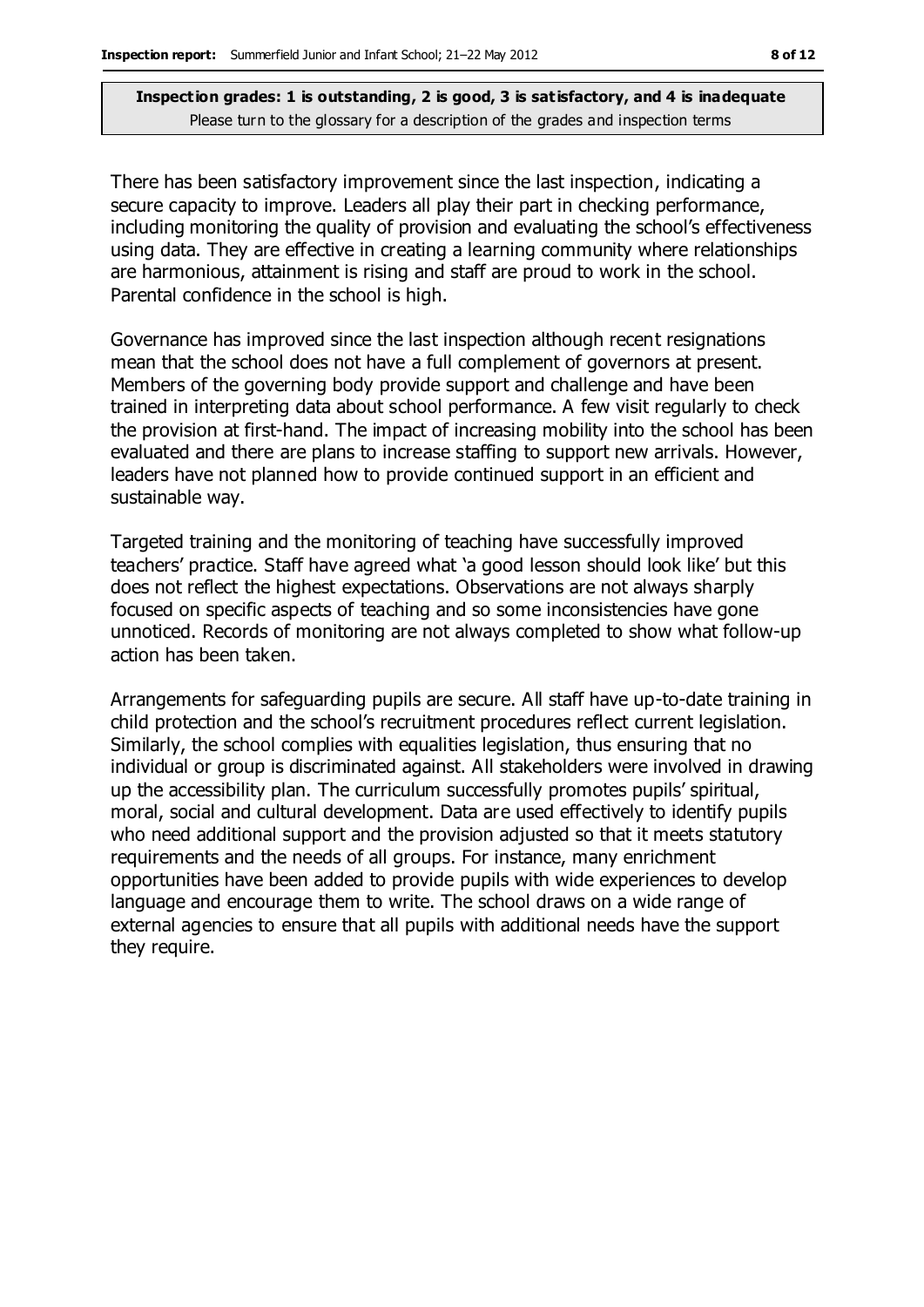### **Glossary**

#### **Grade Judgement Description** Grade  $1$  | Outstanding | These features are highly effective. An outstanding school provides exceptionally well for all its pupils' needs. Grade 2 Good These are very positive features of a school. A school that is good is serving its pupils well. Grade 3  $\parallel$  Satisfactory  $\parallel$  These features are of reasonable quality. A satisfactory school is providing adequately for its pupils. Grade 4  $\parallel$  Inadequate  $\parallel$  These features are not of an acceptable standard. An inadequate school needs to make significant improvement in order to meet the needs of its pupils. Ofsted inspectors will make further visits until it improves.

### **What inspection judgements mean**

### **Overall effectiveness of schools**

|                       | Overall effectiveness judgement (percentage of schools) |      |                     |                   |
|-----------------------|---------------------------------------------------------|------|---------------------|-------------------|
| <b>Type of school</b> | <b>Outstanding</b>                                      | Good | <b>Satisfactory</b> | <b>Inadequate</b> |
| Nursery schools       | 54                                                      | 42   |                     |                   |
| Primary schools       | 14                                                      | 49   | 32                  |                   |
| Secondary             | 20                                                      | 39   | 34                  |                   |
| schools               |                                                         |      |                     |                   |
| Special schools       | 33                                                      | 45   | 20                  |                   |
| Pupil referral        | q                                                       | 55   | 28                  |                   |
| units                 |                                                         |      |                     |                   |
| All schools           | 16                                                      | 47   | م -                 |                   |

New school inspection arrangements have been introduced from 1 January 2012. This means that inspectors make judgements that were not made previously.

The data in the table above are for the period 1 September to 31 December 2011 and represent judgements that were made under the school inspection arrangements that were introduced on 1 September 2009. These data are consistent with the latest published official statistics about maintained school inspection outcomes (see [www.ofsted.gov.uk\)](http://www.ofsted.gov.uk/).

The sample of schools inspected during 2010/11 was not representative of all schools nationally, as weaker schools are inspected more frequently than good or outstanding schools.

Primary schools include primary academy converters. Secondary schools include secondary academy converters, sponsor-led academies and city technology colleges. Special schools include special academy converters and non-maintained special schools.

Percentages are rounded and do not always add exactly to 100.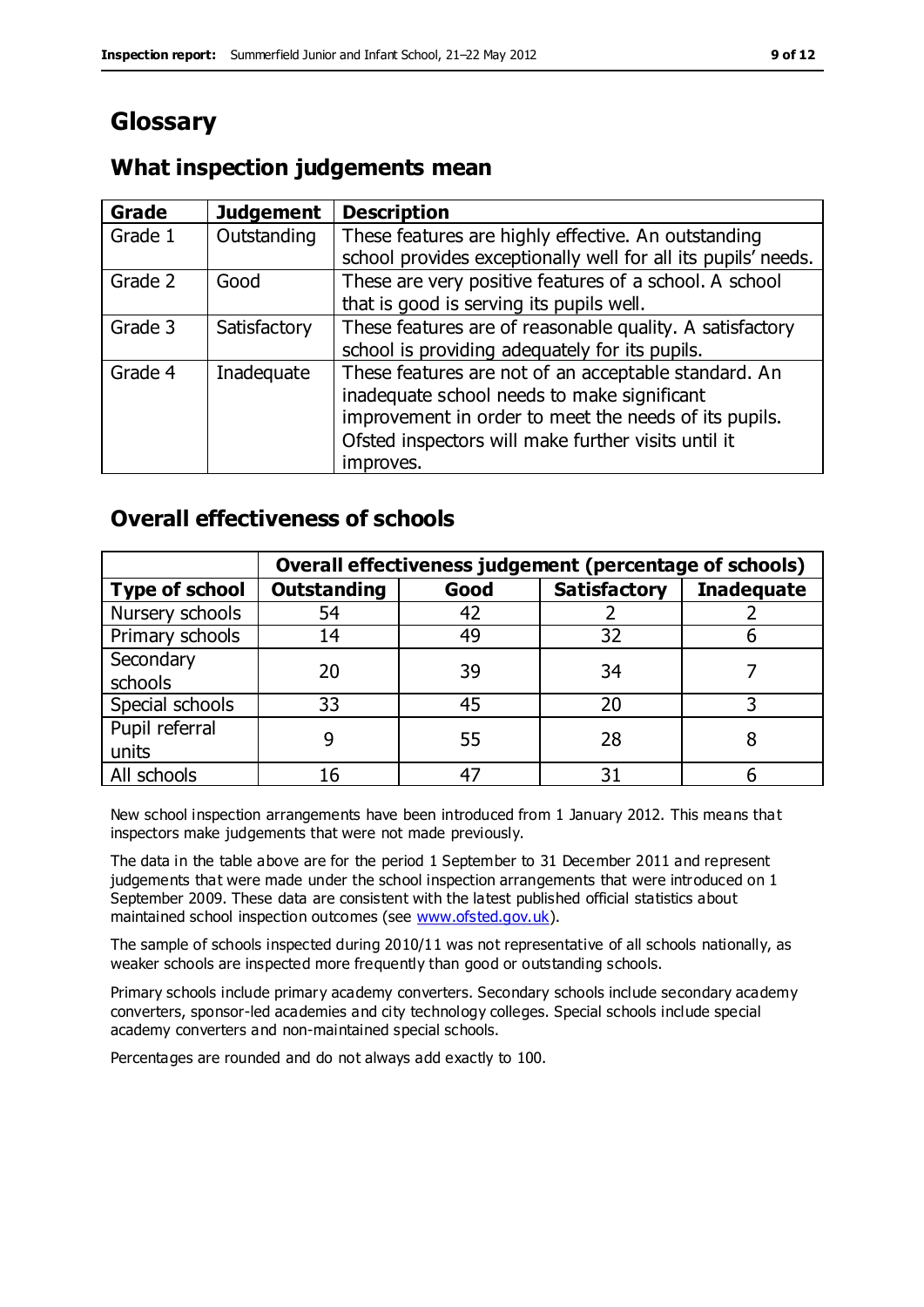## **Common terminology used by inspectors**

| Achievement:               | the progress and success of a pupil in their<br>learning and development taking account of their<br>attainment.                                                                                                        |
|----------------------------|------------------------------------------------------------------------------------------------------------------------------------------------------------------------------------------------------------------------|
| Attainment:                | the standard of the pupils' work shown by test and<br>examination results and in lessons.                                                                                                                              |
| Attendance:                | the regular attendance of pupils at school and in<br>lessons, taking into account the school's efforts to<br>encourage good attendance.                                                                                |
| Behaviour:                 | how well pupils behave in lessons, with emphasis<br>on their attitude to learning. Pupils' punctuality to<br>lessons and their conduct around the school.                                                              |
| Capacity to improve:       | the proven ability of the school to continue<br>improving based on its self-evaluation and what<br>the school has accomplished so far and on the<br>quality of its systems to maintain improvement.                    |
| Floor standards:           | the national minimum expectation of attainment<br>and progression measures.                                                                                                                                            |
| Leadership and management: | the contribution of all the staff with responsibilities,<br>not just the governors and headteacher, to<br>identifying priorities, directing and motivating staff<br>and running the school.                            |
| Learning:                  | how well pupils acquire knowledge, develop their<br>understanding, learn and practise skills and are<br>developing their competence as learners.                                                                       |
| Overall effectiveness:     | inspectors form a judgement on a school's overall<br>effectiveness based on the findings from their<br>inspection of the school.                                                                                       |
| Progress:                  | the rate at which pupils are learning in lessons and<br>over longer periods of time. It is often measured<br>by comparing the pupils' attainment at the end of a<br>key stage with their attainment when they started. |
| Safety:                    | how safe pupils are in school, including in lessons;<br>and their understanding of risks. Pupils' freedom<br>from bullying and harassment. How well the school<br>promotes safety, for example e-learning.             |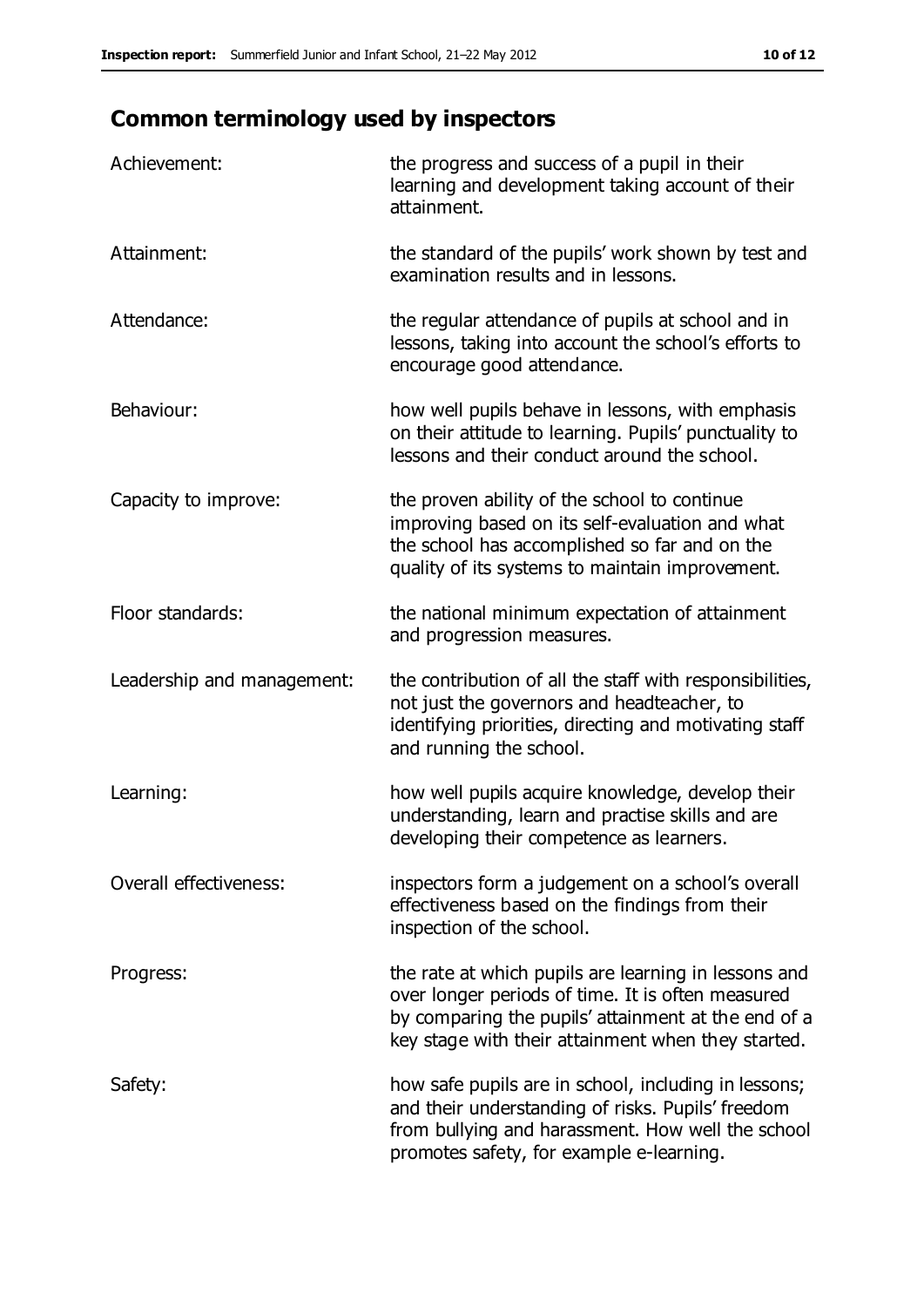#### **This letter is provided for the school, parents and carers to share with their children. It describes Ofsted's main findings from the inspection of their school.**



23 May 2012

Dear Pupils

#### **Inspection of Summerfield Junior and Infant School, Birmingham, B18 4AH**

Thank you for making us so welcome in school, talking to us about school life and completing questionnaires. We enjoyed our visit.

We judged that your school is satisfactory. An inspector may visit to see how well you are all getting on before your next full inspection is due.

The teaching is satisfactory and so is your learning and progress. In some classes, it is better than this. Although the standards you reach are low, there is an improvement each year and so your achievement is satisfactory.

Your behaviour is good and you know well how to keep yourselves safe. We were pleased to hear that bullying and racism are rare at Summerfield. Well done on improving your attendance. It was low a year ago and is now average.

Those who lead and manage the school work hard to make sure that you have the support that you need. Pupils and staff come from many different backgrounds but all get on well together and there is a happy atmosphere.

We have agreed with the headteacher that the school will improve the teaching so that it is good in every class. Many pupils arrive in school after the start of the school year and the school is going to plan how to help them settle in a way that is manageable in the future. Leaders are also going to measure the progress of those who have difficulties that make it harder for them to learn. They will then be able to find out whether their progress is good or not. You can help with school improvement by attending as often as you can.

Yours sincerely

Sue Aldridge Lead inspector